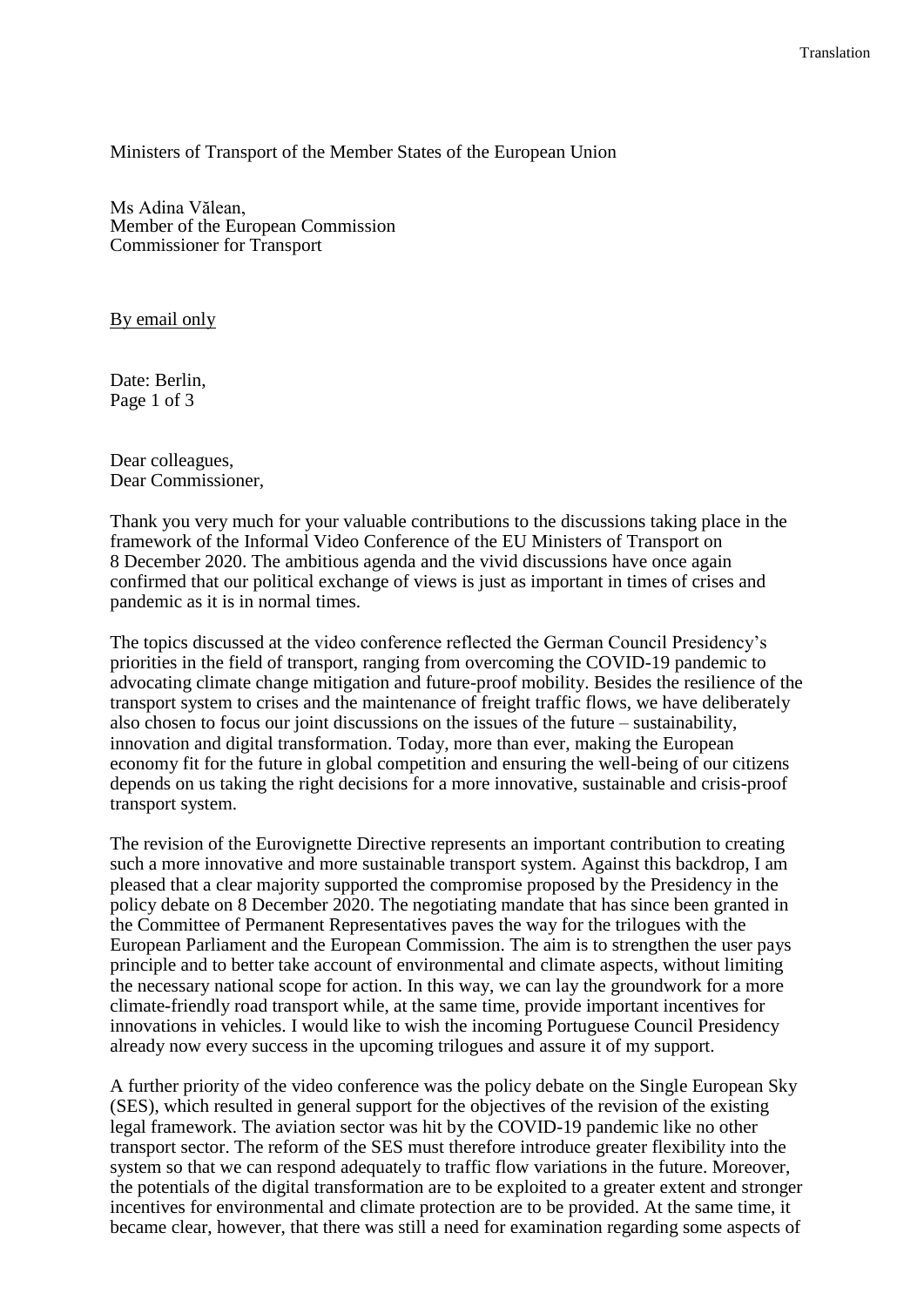the European Commission's proposals for amendment. I trust in the Portuguese Presidency to advance the solutions that are required for a Council agreement in the light of our discussions in the next few months.

Other important reports that were noted by the Ministers of Transport during the video conference were:

- New Mobility Approach Information by the Presidency;
- Current proposals on rail transport Information by the Presidency:
- Investment in the extension of the European rail network Information by the Luxembourg delegation;
- Impact of the COVID-19 pandemic on air passenger rights Information by the Presidency;
- Crew changes in maritime transport Information by the European Commission;
- Social aspects in air transport Information by the Austrian delegation;
- High-Level Dialogue on Automated and Connected Driving Information by the Finnish Delegation;
- Joint declaration by the Visegrád group on the forthcoming TEN-T revision Information by the Polish delegation;
- Passenger Locator Form Information by the European Commission;
- Work programme of the incoming Presidency Information by the Portuguese delegation.

Dear Colleagues, dear Commissioner, with a view to the German EU Council Presidency that is now coming to an end, I would like to express my sincere thanks for your support, for the large turnout at the virtual events of the Presidency on all modes of transport and for your important contributions.

Together, we have succeeded in advancing crucial dossiers and initiating future debates, despite the difficult circumstances resulting from the COVID-19 pandemic.

Here, in addition to the issues above, I would like to mention, for example, the adoption of Council Conclusions on compliance with the necessary hygiene and infection control measures to ensure cross-border collective passenger transport in July 2020 as well as of Council Conclusions on benchmarks for a pandemic and crisis contingency plan for the European freight transport sector in October 2020. We have clearly demonstrated that the European Ministers of Transport are able to act and together can lay the foundations for a more coordinated approach also in the complicated circumstances of the crisis.

Moreover, by presenting the New Mobility Approach, I was especially keen to provide an impetus for the discussion on a modern, climate-friendly and future-proof transport policy in Europe. These discussions have shown that we are in agreement on the objective of a modern and future-proof transport policy for Europe. However, it has also become clear that we have sometimes different views on how to get there. In particular with regard to the European Commission's strategy for sustainable and intelligent mobility, which has been presented in the meantime, and the individual proposals for action, we must continue to discuss the issues of the New Mobility Approach. I am confident that, in a constructive exchange, we will find good joint solutions to the many challenging issues regarding transport policy.